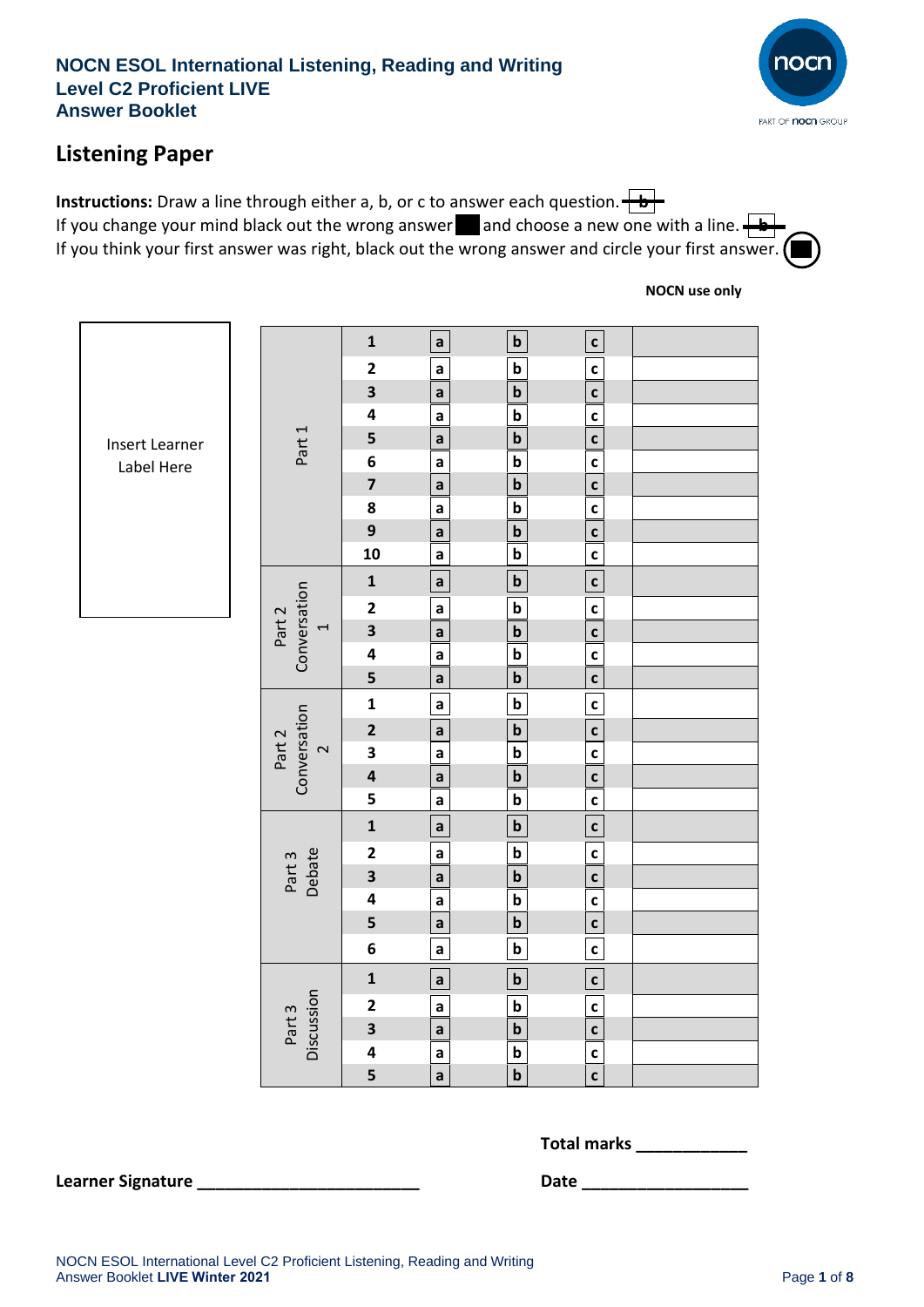

**Page left intentionally blank**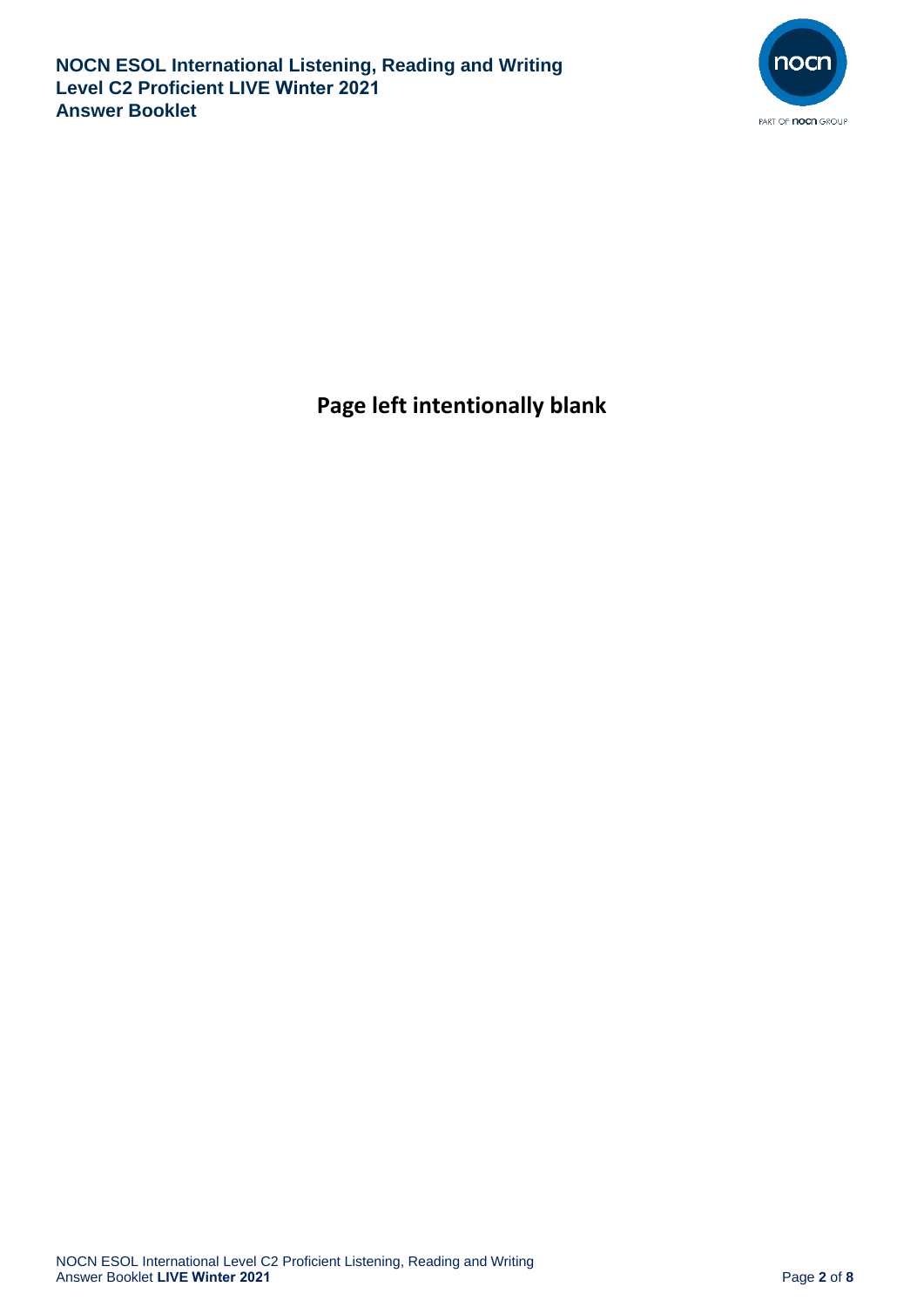

### **Reading Paper**

**Instructions:** Draw a line through either a, b or c to answer each question. –**b-**If you change your mind black out the wrong answer and choose a new one with a line.  $\overline{+}$ If you think your first answer was right, black out the wrong answer and circle your first answer.

**NOCN use only**

|                       | $\mathbf{1}$            | $\mathsf{a}$ | $\mathbf b$               | $\mathbf{c}$ |  |
|-----------------------|-------------------------|--------------|---------------------------|--------------|--|
|                       | $\overline{\mathbf{2}}$ | a            | $\boldsymbol{\mathsf{b}}$ | $\mathbf c$  |  |
|                       | $\overline{\mathbf{3}}$ | $\mathsf{a}$ | $\mathbf b$               | $\mathbf c$  |  |
|                       | 4                       | a            | $\mathbf b$               | $\mathbf c$  |  |
| <b>Insert Learner</b> | 5                       | $\mathsf{a}$ | $\mathbf b$               | $\mathbf{c}$ |  |
| Label Here            | 6                       | $\mathsf{a}$ | $\mathbf b$               | $\mathbf c$  |  |
|                       | $\overline{\mathbf{z}}$ | $\mathsf{a}$ | $\mathbf b$               | $\mathbf{c}$ |  |
|                       | 8                       | $\mathsf{a}$ | $\mathbf b$               | $\mathbf c$  |  |
|                       | $\mathbf{9}$            | $\mathsf{a}$ | $\mathbf b$               | $\mathbf c$  |  |
|                       | 10                      | a            | $\boldsymbol{\mathsf{b}}$ | $\mathbf c$  |  |
|                       | 11                      | $\mathsf{a}$ | $\mathbf b$               | $\mathbf c$  |  |
|                       | 12                      | a            | $\boldsymbol{\mathsf{b}}$ | $\mathbf c$  |  |
|                       | 13                      | $\mathsf{a}$ | $\mathbf b$               | $\mathbf c$  |  |
|                       | 14                      | a            | $\boldsymbol{\mathsf{b}}$ | $\mathbf c$  |  |
|                       | 15                      | $\mathsf{a}$ | $\boldsymbol{\mathsf{b}}$ | $\mathbf c$  |  |
|                       | 16                      | a            | $\boldsymbol{\mathsf{b}}$ | $\mathbf c$  |  |
|                       | 17                      | $\mathsf{a}$ | $\mathbf b$               | $\mathbf{c}$ |  |
|                       | 18                      | a            | $\boldsymbol{\mathsf{b}}$ | $\mathbf c$  |  |
|                       | 19                      | $\mathsf{a}$ | $\mathbf b$               | $\mathbf c$  |  |
|                       | 20                      | a            | $\boldsymbol{\mathsf{b}}$ | $\mathbf c$  |  |
|                       | 21                      | $\mathsf{a}$ | $\mathbf b$               | $\mathbf c$  |  |
|                       | 22                      | a            | $\mathbf b$               | $\mathbf c$  |  |
|                       | 23                      | $\mathsf{a}$ | $\mathbf b$               | $\mathbf{C}$ |  |
|                       | 24                      | $\mathsf{a}$ | $\mathbf b$               | $\mathbf c$  |  |
|                       | 25                      | $\mathsf a$  | $\mathbf b$               | $\mathbf c$  |  |
|                       | 26                      | a            | $\boldsymbol{\mathsf{b}}$ | $\mathbf c$  |  |
|                       | 27                      | $\mathsf a$  | $\mathbf b$               | $\mathbf{c}$ |  |
|                       | 28                      | a            | $\boldsymbol{\mathsf{b}}$ | $\mathbf{C}$ |  |
|                       | 29                      | $\mathsf{a}$ | $\mathbf b$               | $\mathbf c$  |  |
|                       | 30                      | a            | $\boldsymbol{\mathsf{b}}$ | $\mathbf{c}$ |  |
|                       | 31                      | $\mathsf{a}$ | $\mathbf b$               | $\mathbf c$  |  |

**Total marks \_\_\_\_\_\_\_\_\_\_\_\_\_**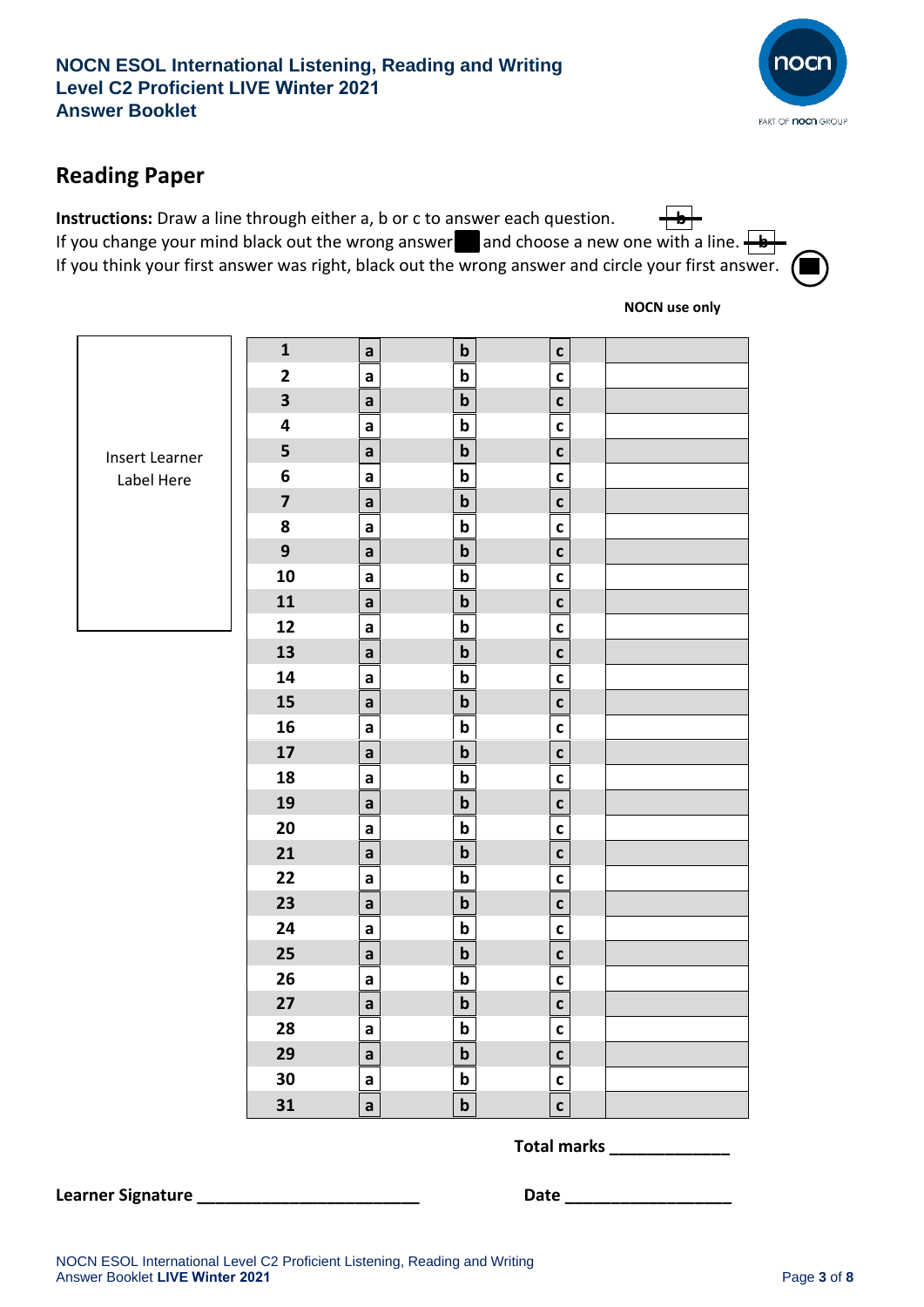

**Page left intentionally blank**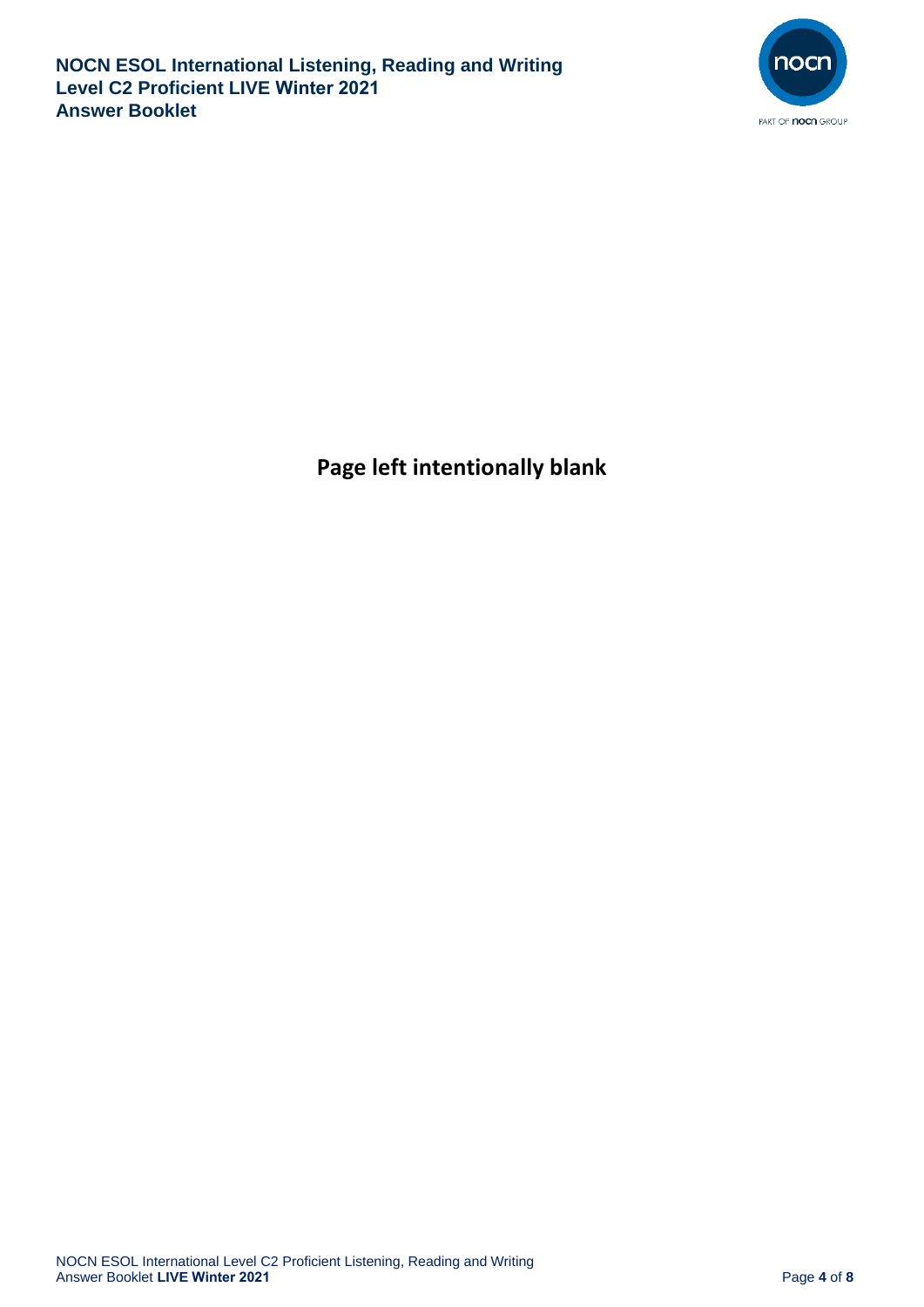

# **ESOL International English Writing Examination Answer Booklet Level C2 Proficient**

#### **Instructions to learners**

Check that you have the correct paper.

You must write a minimum of **200-250 words** for **Task 1**

#### **AND**

You must write a minimum of **250-300 words** for **Task 2.**

Use black or blue ink. Do not use a pencil.

You may NOT use a dictionary.

There are two tasks. You must attempt both tasks.

Formal writing Task 1, you must complete **either** Option 1

**OR** Option 2.

Informal writing Task 2, you must complete the set task.

Total marks available: 24

Allow time to check your work before the end of the examination.

You can ask for more writing paper if required.

You have **75 minutes** to finish the examination.

| <b>NOCN USE ONLY</b> |      |  |
|----------------------|------|--|
| Task                 | Mark |  |
| 1                    |      |  |
| 2                    |      |  |
| Total                |      |  |

| Insert Learner<br>Label Here |
|------------------------------|
|------------------------------|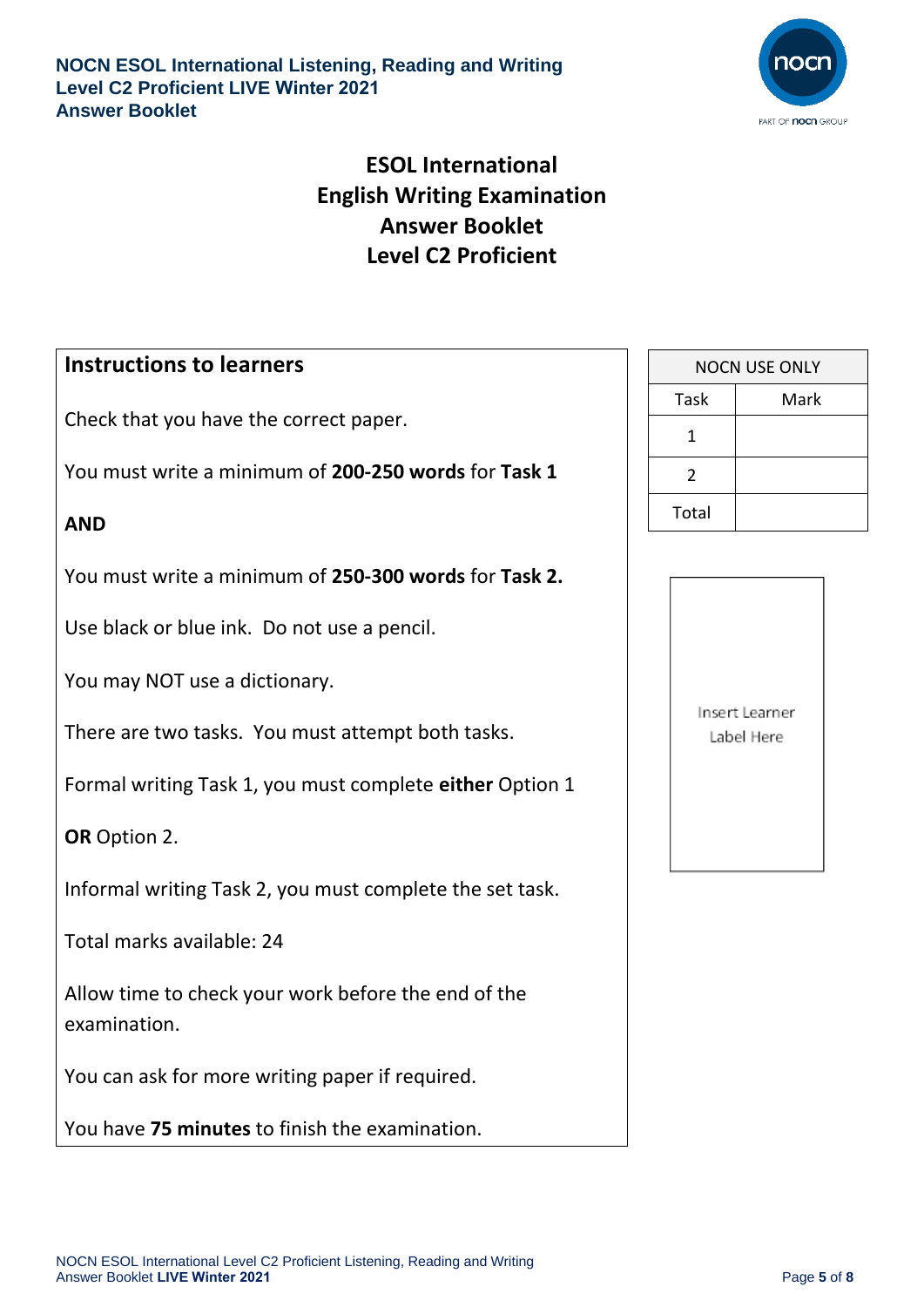

**Write Formal Writing Task 1 here:**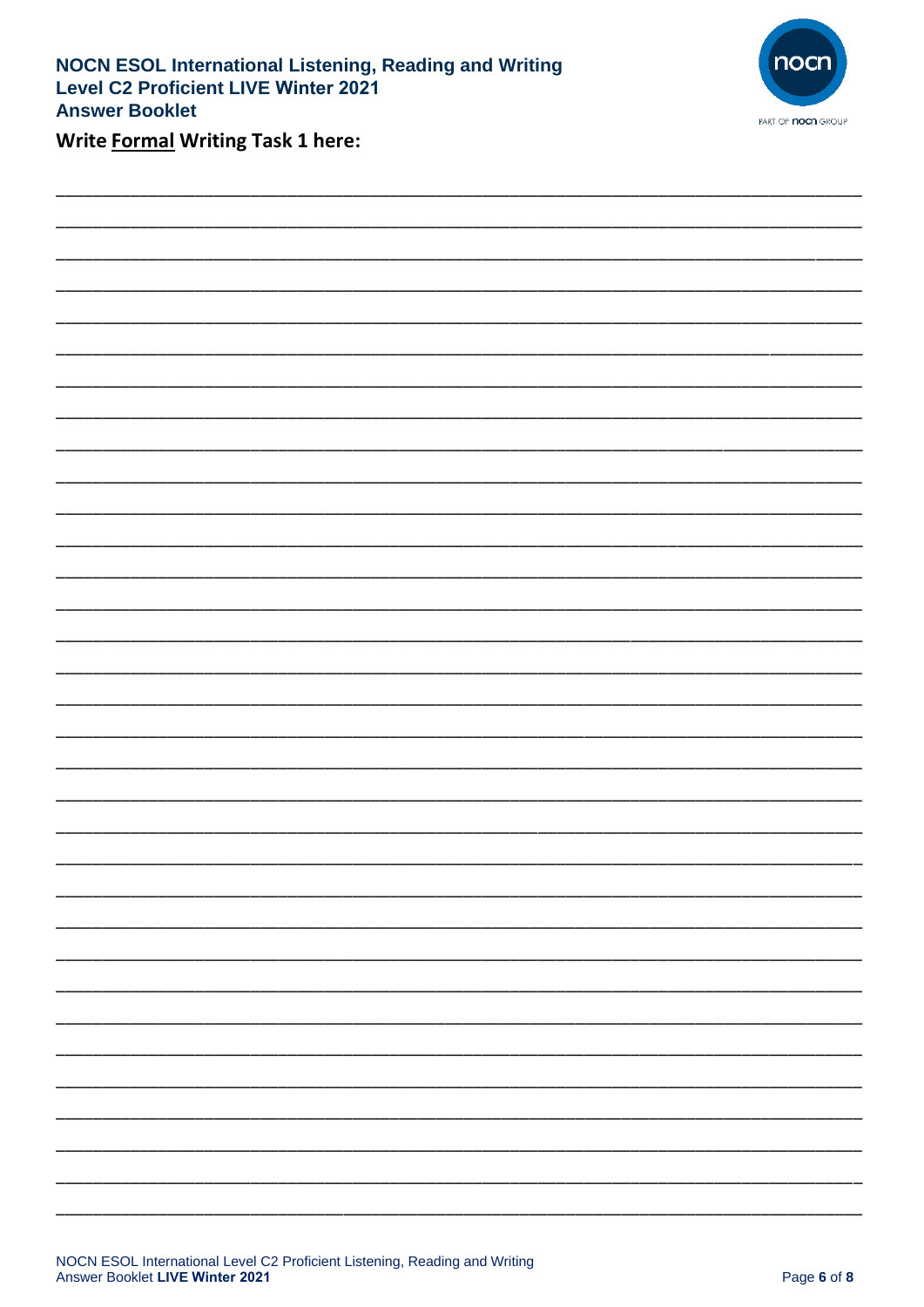

**End Of Writing Task 1** 

## **Write Informal Writing Task 2 here:**

NOCN ESOL International Level C2 Proficient Listening, Reading and Writing Answer Booklet LIVE Winter 2021